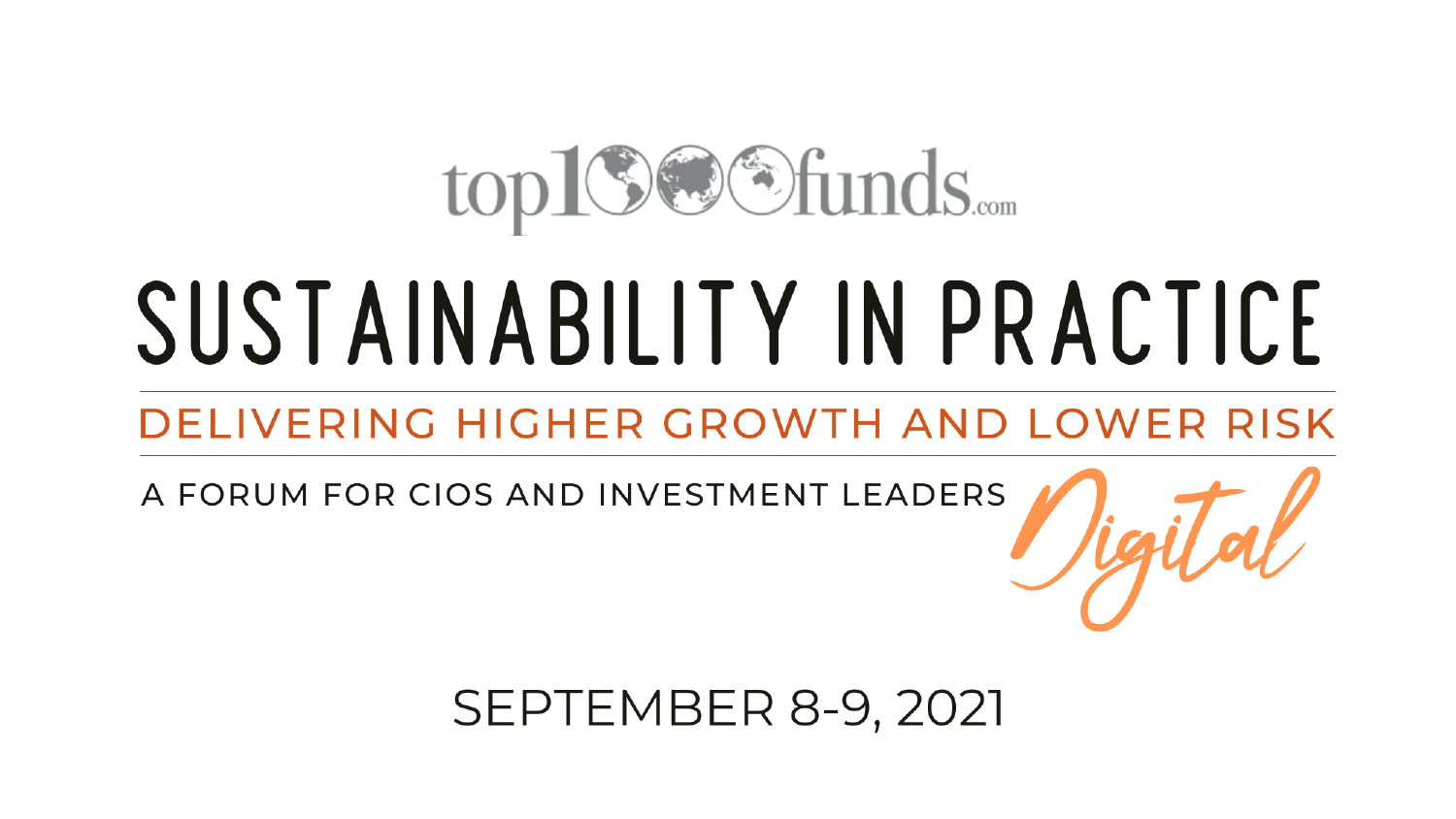

### NATURAL CAPITAL: Climate Change 2.0

Sarah Bratton Hughes Head of Sustainability, North America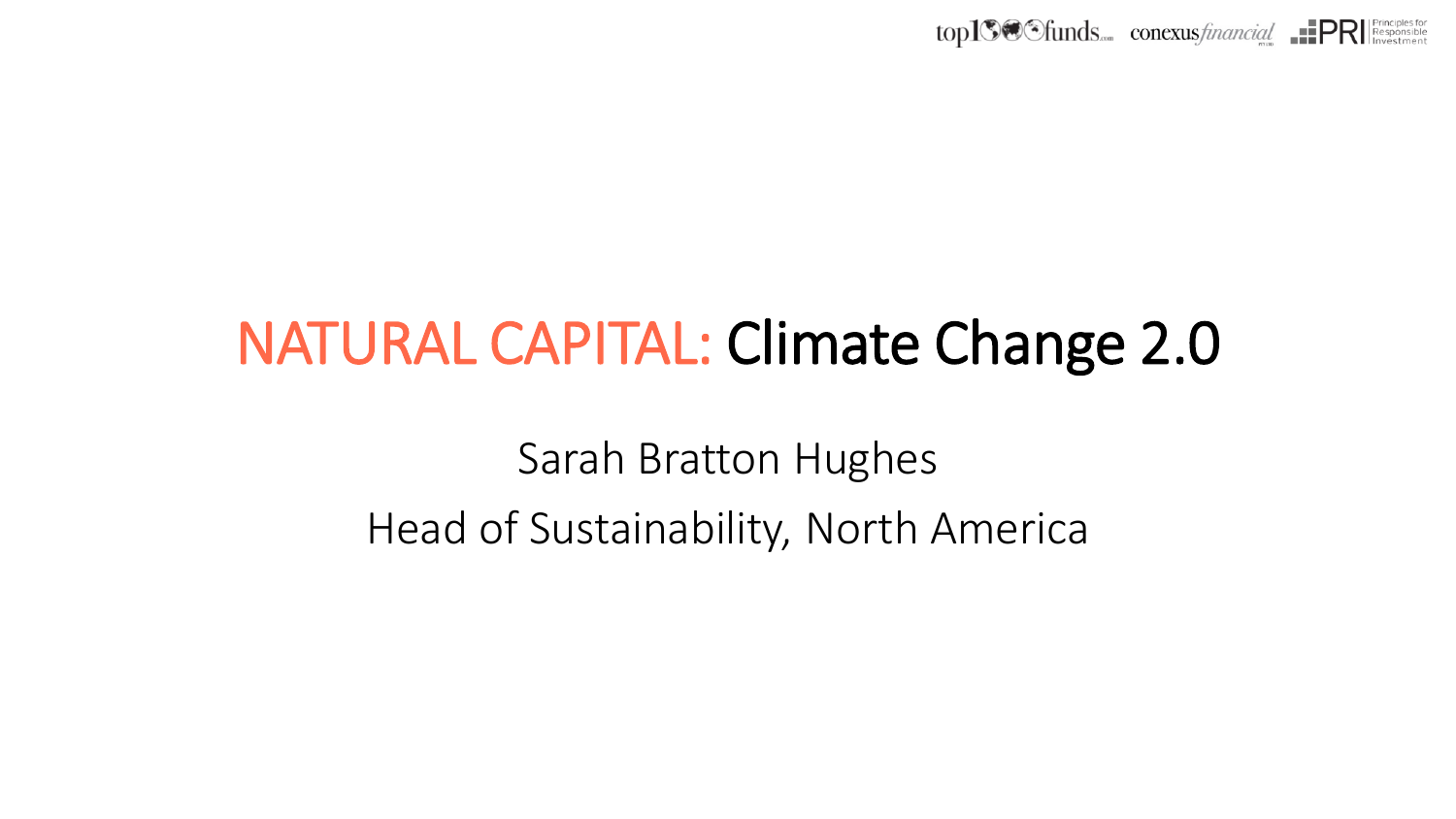### \$44 trillion of economic value depends on natural resources

NATURAL CAPITAL: (nætʃ(ə)rəl kæpɪt(ə)l) (n) def. 'elements of nature that directly or indirectly produce value to people'



#### RENEWABLE

living things or biodiversity: non-living things: ground water, fish stocks, forests, agriculture; r, the o-zone layer

#### NON-RENEWABLE

fossil fuels, soil and minerals that exist in finite amounts

Source: Schroders; Natural Capital Research; Natural Capital Forum; UK National Ecosystem Assessment; World Economic Forum; The Economics of Biodiversity: The Dasgupta Review; United Nations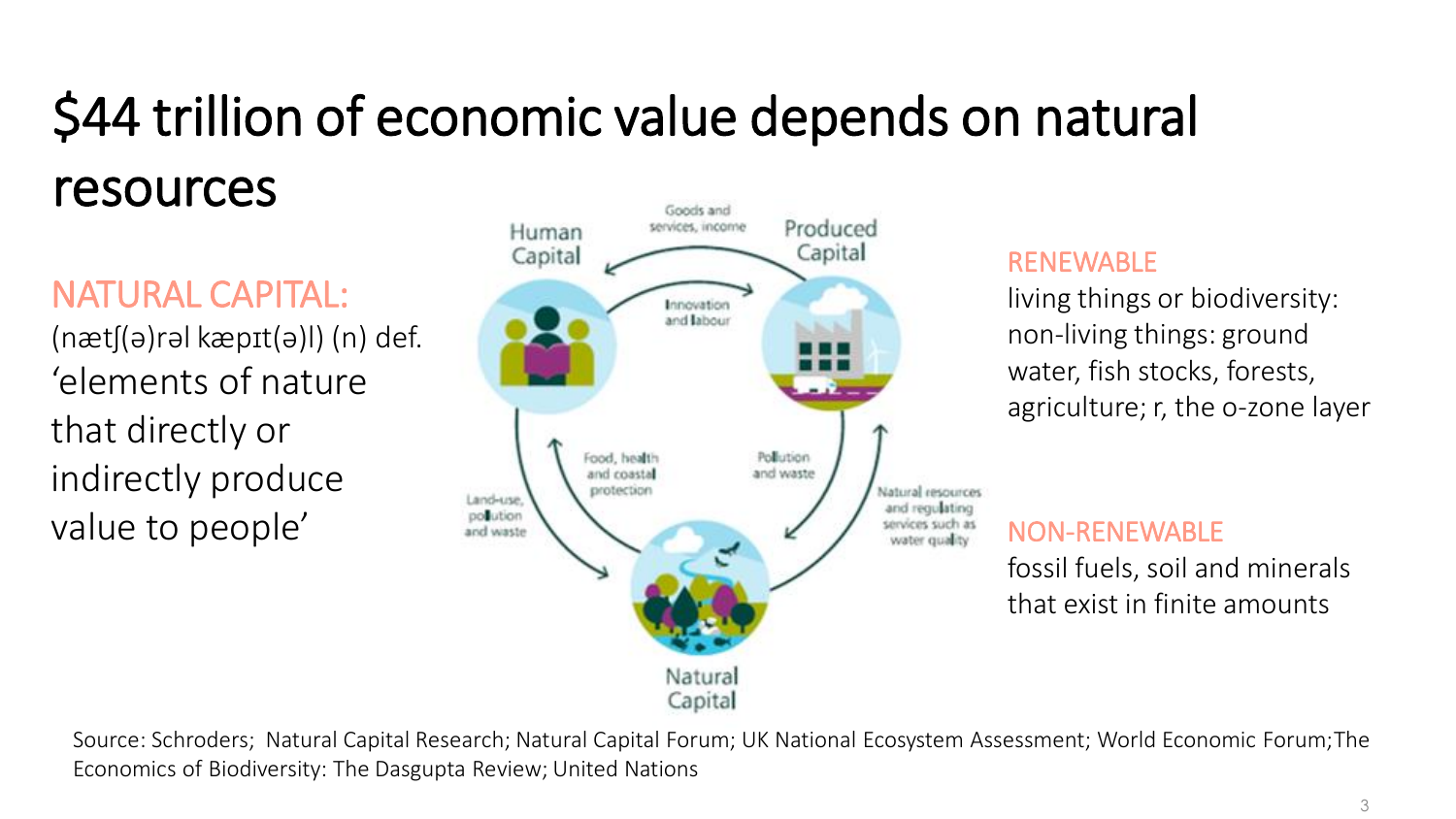### Biodiversity is in critical decline

#### Biodiversity refers to the variety of living things

Its benefits are numerous, including crop pollination, water purification, flood protection and carbon sequestration – services that are estimated to be worth >1.5x global GDP (~\$125-140tn per year) according to the OECD.

#### Biodiversity loss is occurring at unprecedented rates

The 2020 Global Living Planet Index shows an average 68% decrease in monitored vertebrate species populations between 1970 and 2016. The current level of biodiversity loss is on par with previous mass extinctions.

#### Nature generates value, and with nature loss we lose that value

WEF estimates \$44tn of economic value generation (>50% of global GDP) is at risk from nature loss.

#### Several key sectors are highly dependent on nature for their survival

Includes consumer, food retail, food & beverage, agriculture, paper & packaging, construction, chemicals, energy and utilities.

#### Companies face numerous risks associated with nature loss

Source: Schroders, September 2021. Physical risks resulting in production disruption, transition risks as regulation and policy in this area tighten, as well as reputational and liability risks.

#### Direct drivers of biodiversity loss

- 1. Land/sea use change: Activities that change the natural world (deforestation, agriculture, mining, infrastructure)
- 2. Natural resource use and exploitation: Extraction of animals and plants through hunting, fishing, logging, harvesting
- **3.** Climate change: Responsible for ~15% of biodiversity loss; expected to become dominant driver
- 4. Pollution: Waste; plastics pollution; fertilizer run off from agriculture
- 5. Invasive species: disrupt balance of natural ecosystems; caused by transport, climate change and tourism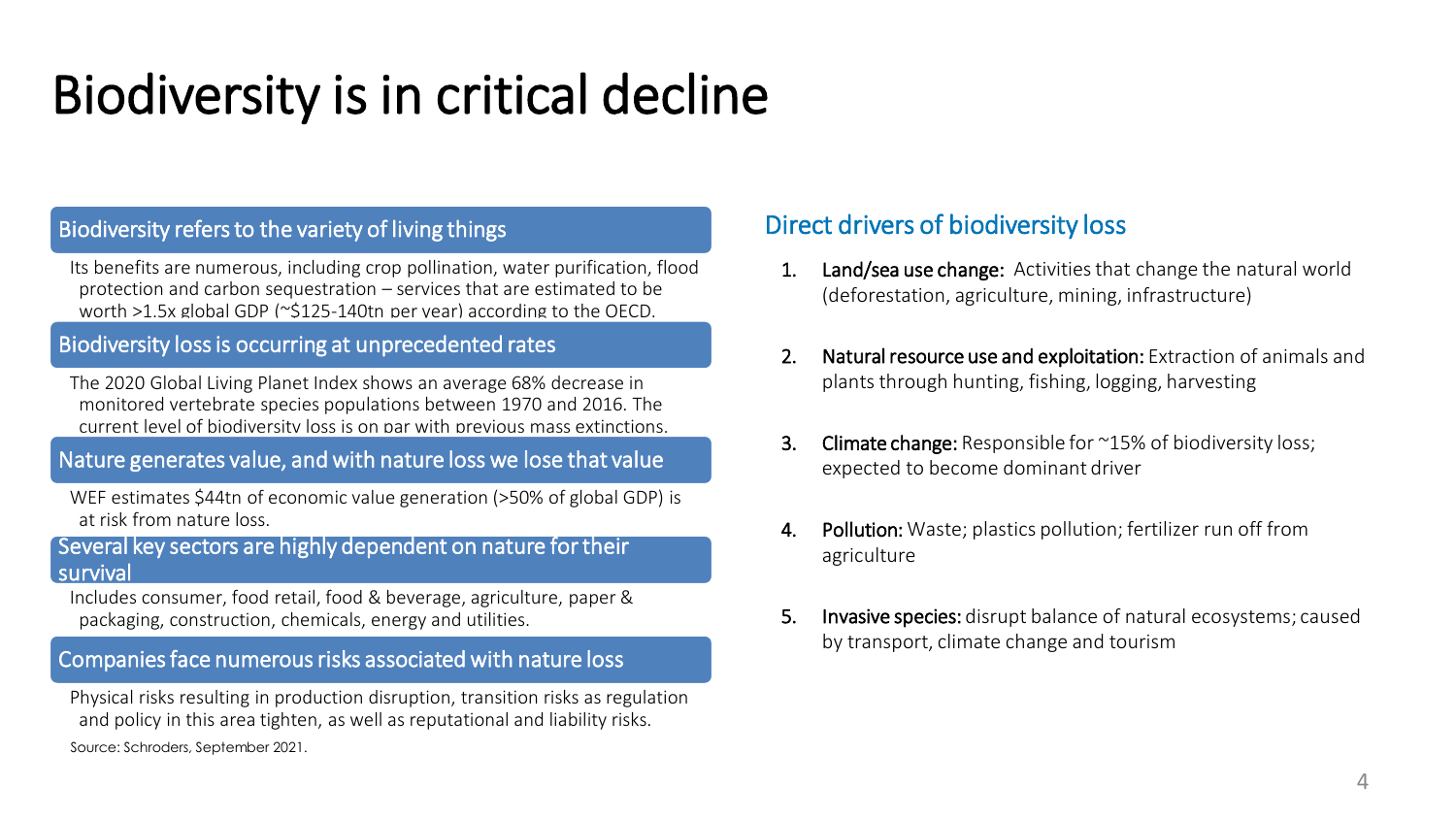### Natural capital is crucial to achieving net zero carbon emissions

| Your<br>objectives                          | <b>Reducing carbon emissions</b>                                                                                                                               | <b>Contributing to environmental solutions</b>                                                                                                                                                                                               |                                                                                                                                                                                                                                       |
|---------------------------------------------|----------------------------------------------------------------------------------------------------------------------------------------------------------------|----------------------------------------------------------------------------------------------------------------------------------------------------------------------------------------------------------------------------------------------|---------------------------------------------------------------------------------------------------------------------------------------------------------------------------------------------------------------------------------------|
| <b>Phases</b>                               | <b>Climate transition</b><br>Companies committed to decarbonisation<br>Targets for reduction in:<br>- Carbon Emissions<br>- Carbon Intensity<br>$-$ Carbon VaR | <b>Climate mitigation</b><br>Solutions contributing to mitigate climate<br>change risk<br>- Solar, Wind, Hydro, Nuclear<br>- Energy storage<br>- Sustainable transport<br>- Energy infrastructure<br>- Green buildings<br>- Waste management | <b>Carbon capture</b><br>- Forestry/timber store<br>- Direct air capture<br>$-$ Ocean capture<br>$-$ Soil sequestration<br>$-$ Mineralisation                                                                                         |
| <b>Alignment to</b><br>proprietary<br>tools | <b>SustainEx</b><br>$-$ Carbon emissions<br>- Avoided emissions<br><b>Carbon VaR</b><br>Carbon pricing                                                         | <b>ThemEx</b><br>$-$ Biofuel<br>- Carbon Management<br>- Circular Economy<br>$-$ Climate Tech<br>- Energy Transition<br>- Environmental Protection<br>- Food & Water Security<br>- Sustainable infrastructure<br>- Waste Management          | <b>NATCAP</b><br>RESEARCH<br>Natural capital assessment tool:<br>Carbon storage<br>÷,<br>Carbon sequestration<br>-<br>Soil erosion prevention<br>÷<br><b>Flood risk reduction</b><br>÷.<br><b>Biodiversity</b><br>÷<br>- Connectivity |

Source: Schroders, September 2021. The proprietary analytical tool mentioned is designed to enhance the research process but does not guarantee favorable investment results.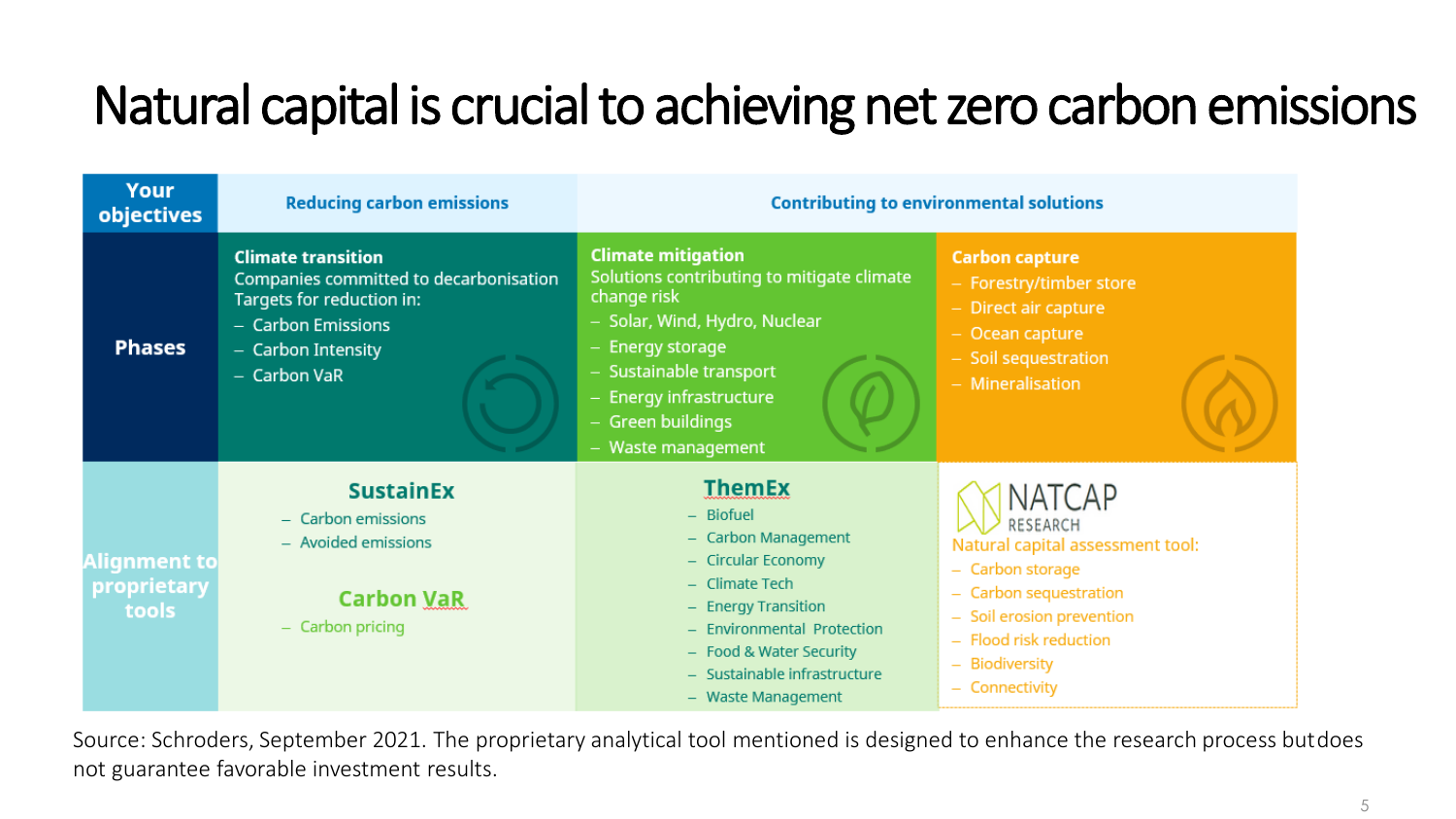### Natural Capital Research (NCR)

Combines rigorous science and leading proprietary modelling with deep insight of the emerging natural capital / net zero policy framework

#### THE NCR PROCESS:



Global data sets, satellite

imagery, field data etc.

Source: NCR August 2021.

Bespoke set of science models developed over past 3-5 years

Bespoke set of economic valuation methods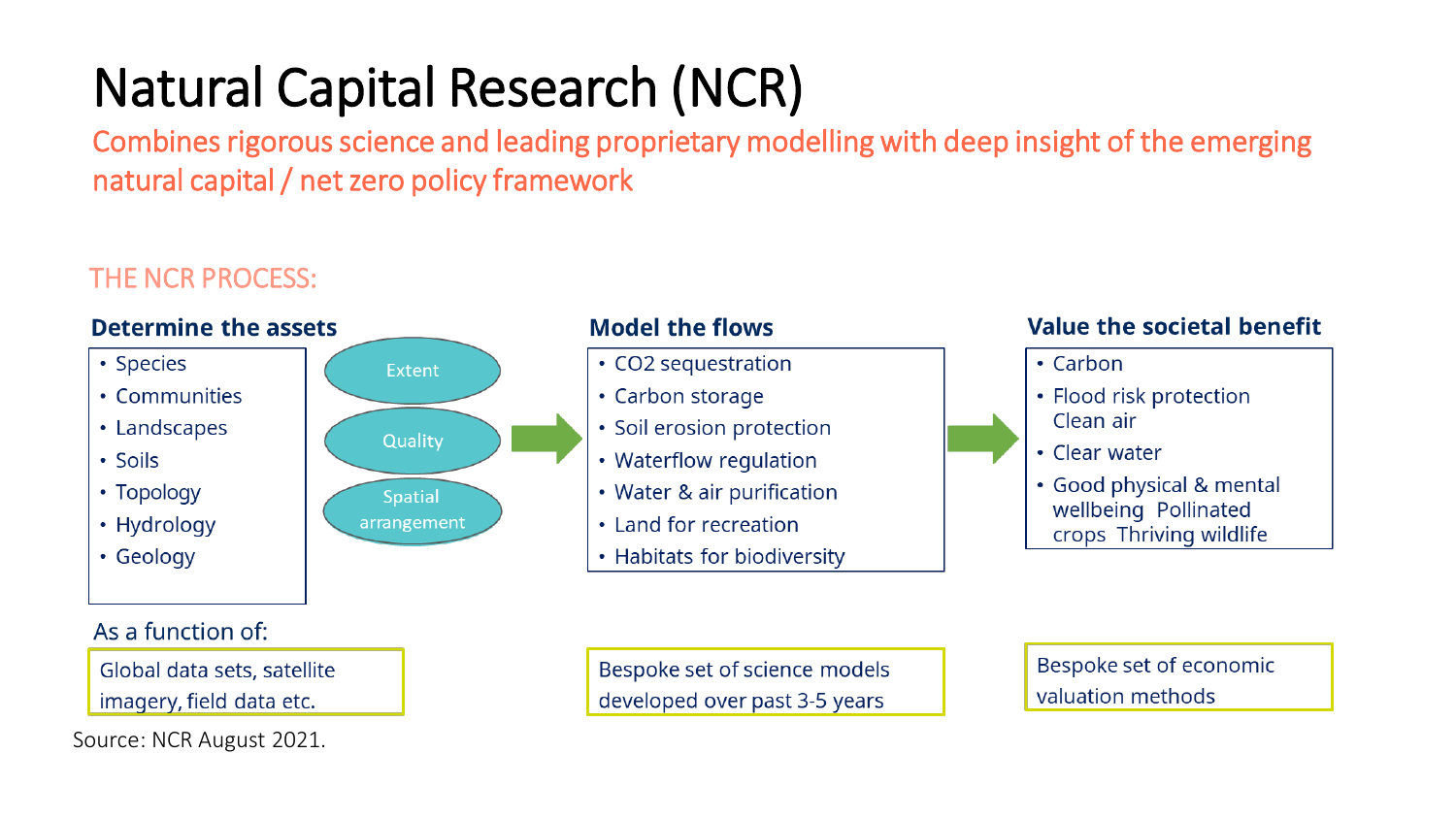### Applying tools to drive asset selection

#### CARBON OFFSET STRATEGY:<sup>1</sup>

- $\sim$  190,000 trees with an average carbon binding potential of 10 kg p.a. are required to offset the remaining CO2 emissions
- With a typical density of 650 trees/ha this is the equivalent of ~290 ha of land in Germany
- Further analysis of location, soil, impact potential and further criteria is required
- Opportunity to work with Natural Capital Research to develop a corresponding carbon analysis and strategy

#### NCR ANALYSIS: Estimated rate of carbon sequestration by trees and vegetation<sup>2</sup>



#### FORESTS & WOODLANDS NON-FORESTS & WOODLANDS



#### CARBON OFFSET POTENTIAL

- Target is now to develop a sustainability strategy 2025 with maximum reductions in CO2 emissions
- Analysis suggests ~1,900 t CO2 need to be offset

1. As of 30 June 2021; 2. From NCR sample baseline assessment report. Source: Schroders, July 2021; NATCAP Research: (NaturalCapital Research | Measure, enhance, value and report natural capital (natcapresearch.com), 08/07/2021. The proprietary analytical tool mentioned is designed to enhance the research process but does not guarantee favorable investment results.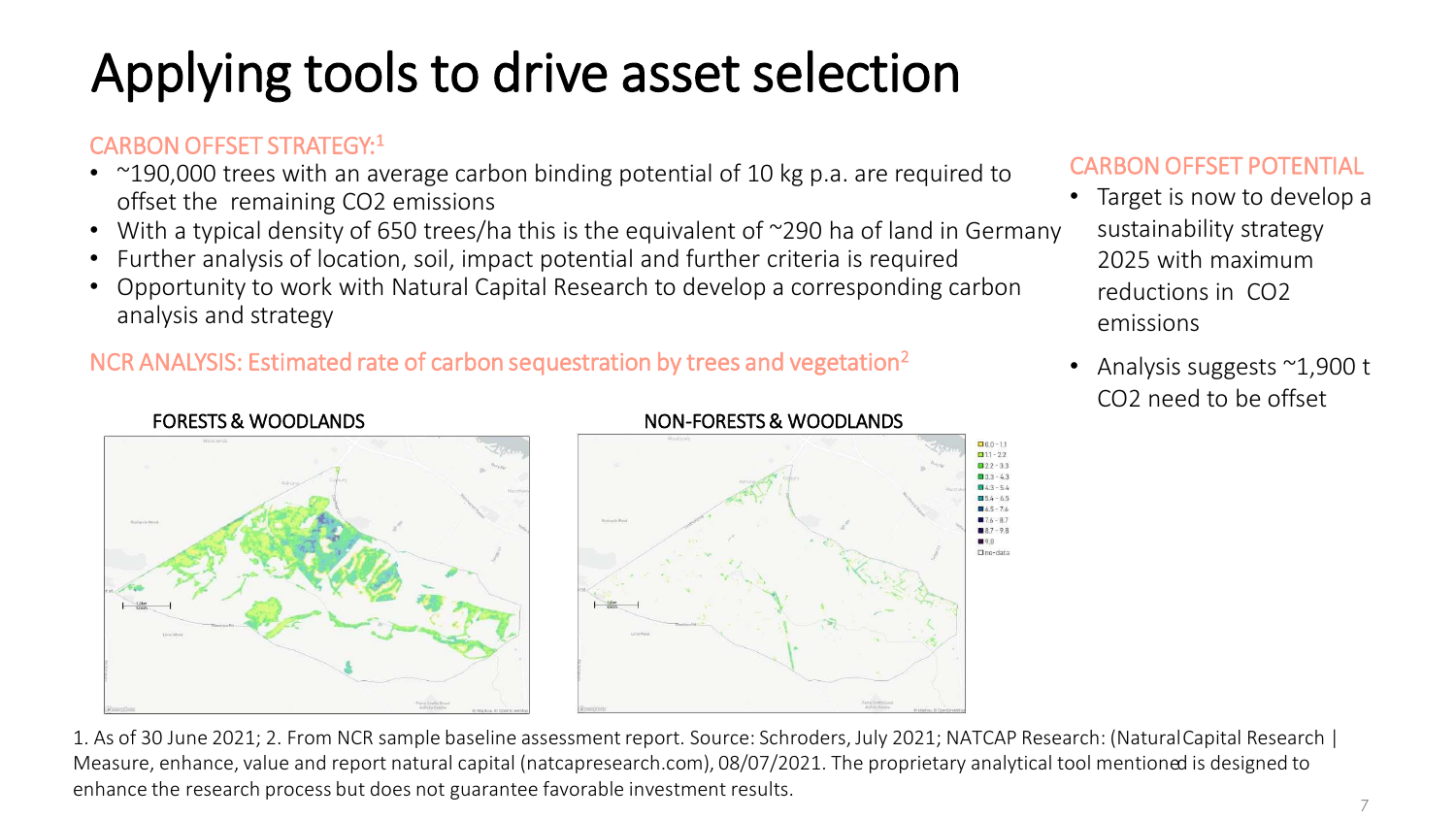### Important information

The views and opinions contained herein are those of the Schroders Sustainable Investment team and are subject to change.

This document is intended to be for information purposes only and it is not intended as promotional material in any respect. The material is not intended as an offer or solicitation for the purchase or sale of any financial instrument mentioned in this commentary. The material is not intended to provide, and should not be relied on for accounting, legal or tax advice, or investment recommendations. Information herein has been obtained from sources we believe to be reliable but Schroder Investment Management North America Inc. (SIMNA) does not warrant its completeness or accuracy. No responsibility can be accepted for errors of facts obtained from third parties. Reliance should not be placed on the views and information in the document when making individual investment and/or strategic decisions. Schroders has expressed its own views and opinions in this document and these may change.

The opinions stated in this presentation include some forecasted views. We believe that we are basing our expectations and beliefs on reasonable assumptions within the bounds of what we currently know. However, there is no guarantee that any forecasts or opinions will be realized. The forecasts included in this presentation should not be relied upon, are not guaranteed and are provided only as at the date of issue. Our forecasts are based on our own assumptions which may change. We accept no responsibility for any errors of fact or opinion and assume no obligation to provide you with any changes to our assumptions or forecasts. Forecasts and assumptions may be affected by external economic or other factors.

All investments, domestic and foreign, involve risks including the risk of possible loss of principal. The market value of the portfolio may decline as a result of a number of factors, including adverse economic and market conditions, prospects of stocks in the portfolio, changing interest rates, and real or perceived adverse competitive industry conditions. Investing overseas involves special risks including among others, risks related to political or economic instability, foreign currency (such as exchange, valuation, and fluctuation) risk, market entry or exit restrictions, illiquidity and taxation. These risks exist to a greater extent in emerging markets than in developed markets. Investments that focus on a single theme are more susceptible to the risks within those markets, and may exhibit price fluctuations which differ from those of strategies which are less specialized. Illiquid investments such as private equity and debt carry special market, operational and capital loss risks and should only be considered by sophisticated investors who understand the nature of these, and other, principal risks. Investments in small capitalization companies generally carry greater risk than is customarily associated with larger capitalization companies, which may include, for example, less public information, more limited financial resources and product lines, greater volatility, higher risk of failure than larger companies and less liquidity. No investment strategy or risk management technique can guarantee future returns or eliminate risk in any market environment.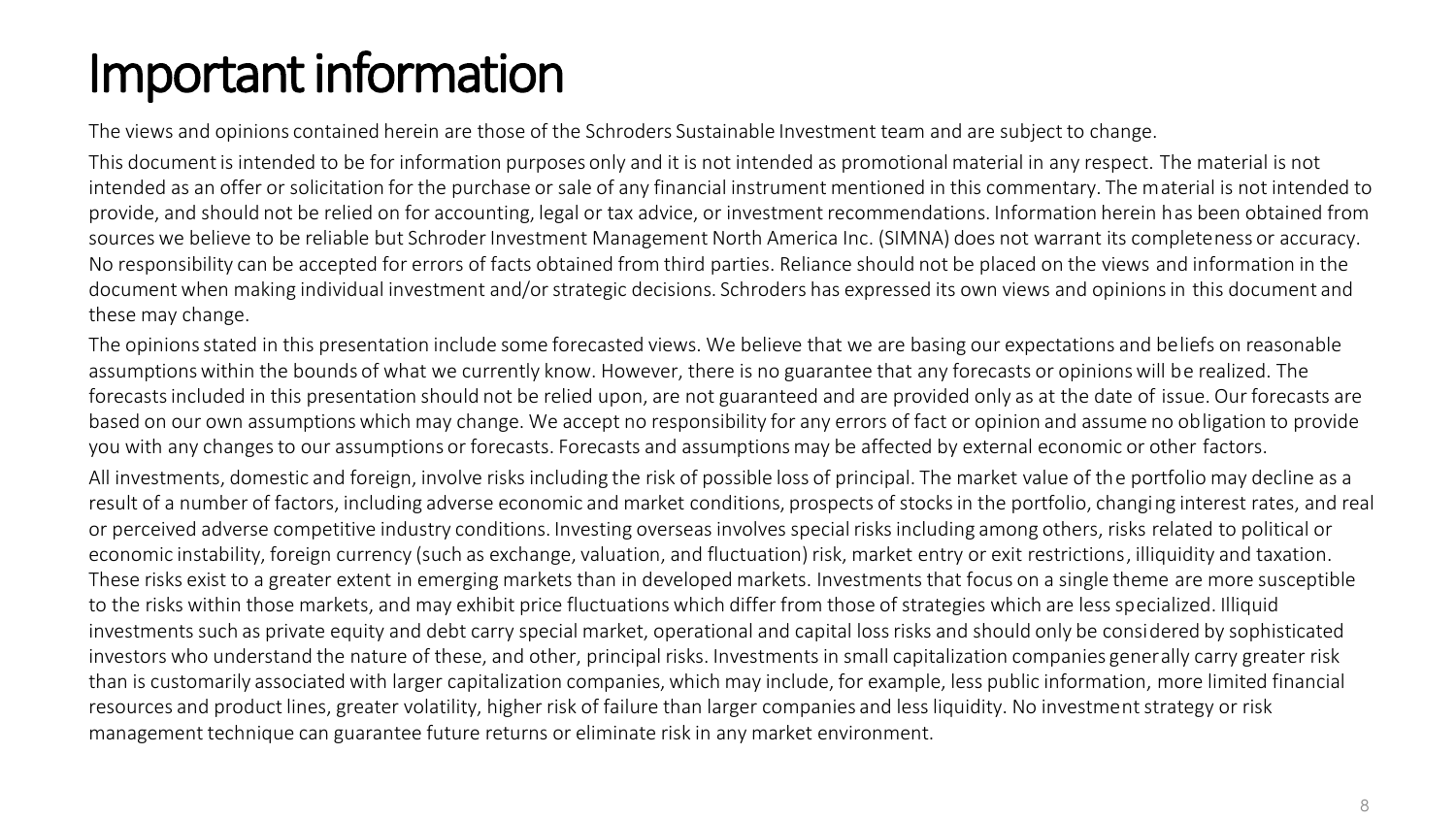### Important information

The success of any quantitative research model depends largely upon the effectiveness of the investment team's quantitative model. A quantitative model, such as the risk and other models used by the investment team requires adherence to a systematic, disciplined process. The team's ability to monitor and, if necessary, adjust its quantitative model could be adversely affected by various factors including incorrect or outdated market and other data inputs. Factors that affect a security's value can change over time, and these changes may not be reflected in the quantitative model. In addition, factors used in quantitative analysis and the weight placed on those factors may not be predictive of a security's value. No investment strategy, technique or model can guarantee future results or eliminate the risk of loss of principal.

Indexes are unmanaged. Investors cannot invest directly in any index. Actual results would vary due to, among other things, fees and expenses. Past performance is no guarantee of future results.

Any backtest/simulated results shown must be considered as no more than an approximate representation of the portfolio's performance, not as indicative of how it would have performed in the past or may perform in the future. Simulated returns are the result of statistical modeling, with the benefit of hindsight, based on a number of assumptions and there are a number of material limitations on the retrospective reconstruction of any performance results from performance records. For example, it may not take into account any dealing costs or liquidity issues which would have affected the strategy's performance. In addition, gross returns would be lower if applicable management fees and expenses were factored into the calculation. There can be no assurance that this performance could actually have been achieved using tools and data available at the time. No representation is made that the particular combination of investments would have been selected at the commencement date, held for the period shown, or the performance achieved. This data is provided to you for information purposes only as of the dates of this material and should not be relied on to predict possible future performance. There can be no guarantee that these or any simulated and/or carve-out results will occur in the future, generate a positive return or protect against loss of principal.